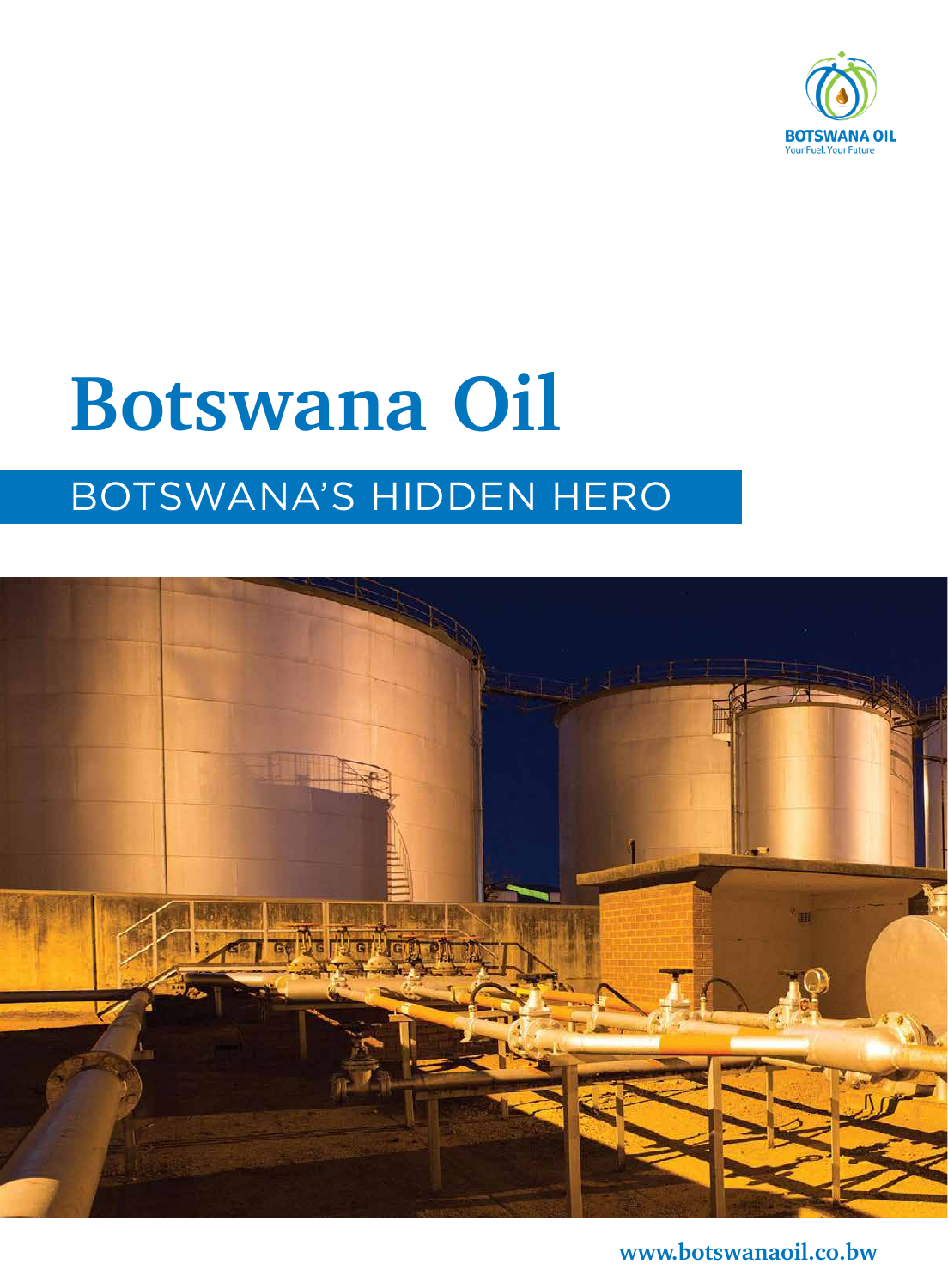*Business Excellence decided to return to a favourite corner of Africa to investigate an important energy company belonging to a country which is one of the continent's success stories*

RESEARCH BY *Abi Abagun*





Botswana Oil

# BOTSWANA'S HIDDEN HERO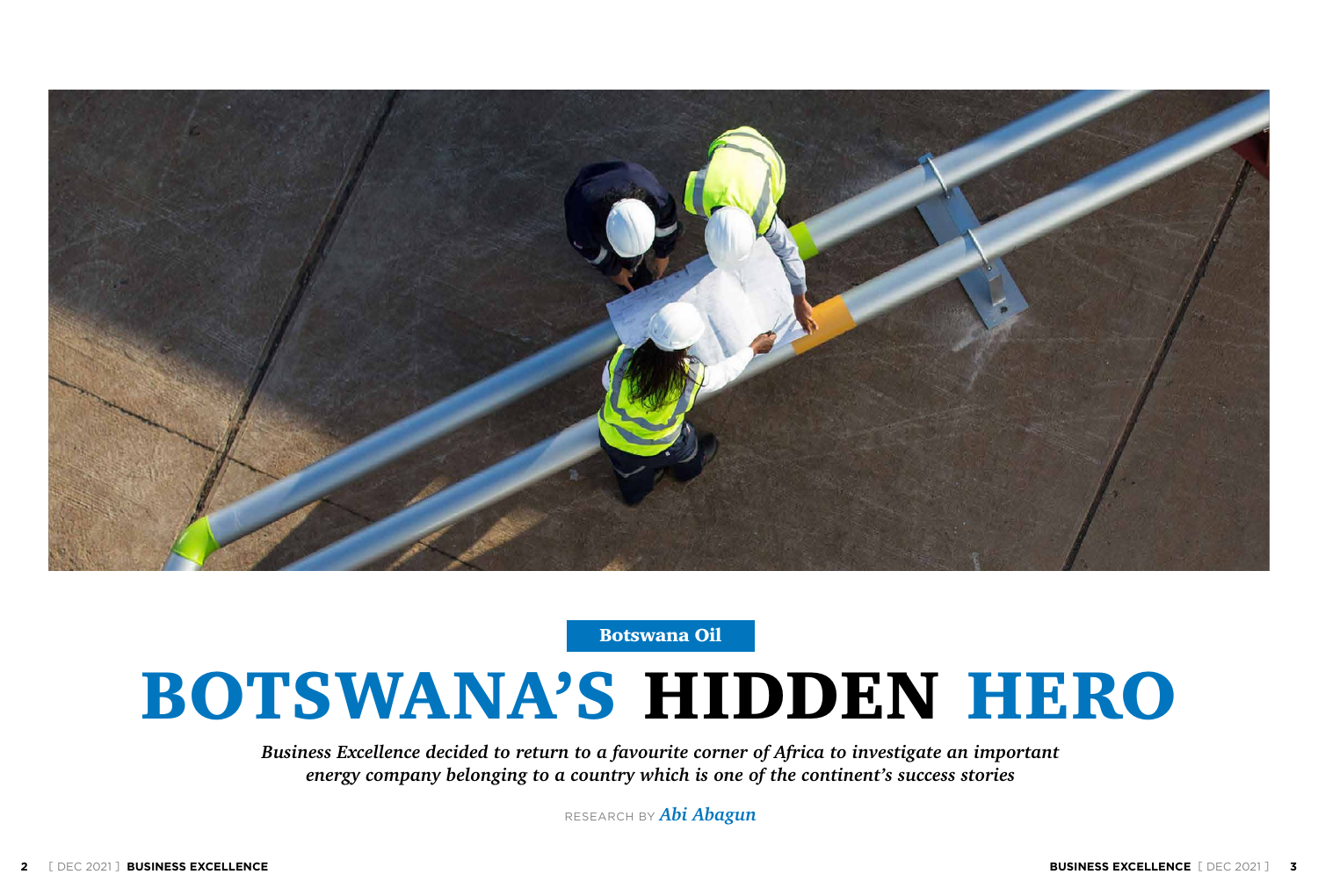Botswana Oil, the state energy company, has played a pivotal role in this growth story. The return to normality after Covid-19 has underlined its importance, as it has sought to



otswana has justifiably won praise over the past two decades as home to one of the world's longest running economic booms. Although the Covid-19 pandemic curtailed that growth for a short period, the government's 2021 accounts are set to show a strong rebound, with GDP growth of approximately 7% being forecast. B

bring stability to a market yet to find its postpandemic equilibrium. Business Excellence decided to return to a favourite corner of Africa to investigate an important energy company belonging to a country which is one of the continent's success stories.

## History and Progress

Botswana OIl was founded in 2013. The government at that time, realising that the country's energy stability underpinned its economic stability, founded a company

BOTSWANA OIL

*"The government's 2021 accounts are set to show a GDP growth of approximately 7%. Botswana Oil, has played a pivotal role in this growth"* whose mandate was to ensure the security and efficiency of supply and distribution of petroleum products, to manage and maintain government-owned strategic storage facilities, and strategic stocks, and to ensure meaningful participation of citizen-owned oil companies in the petroleum industry. The foundation of the company was accompanied by the development of a sound regulatory framework in 2015. This framework encouraged foreign investment in the country's energy sector at large, seeking to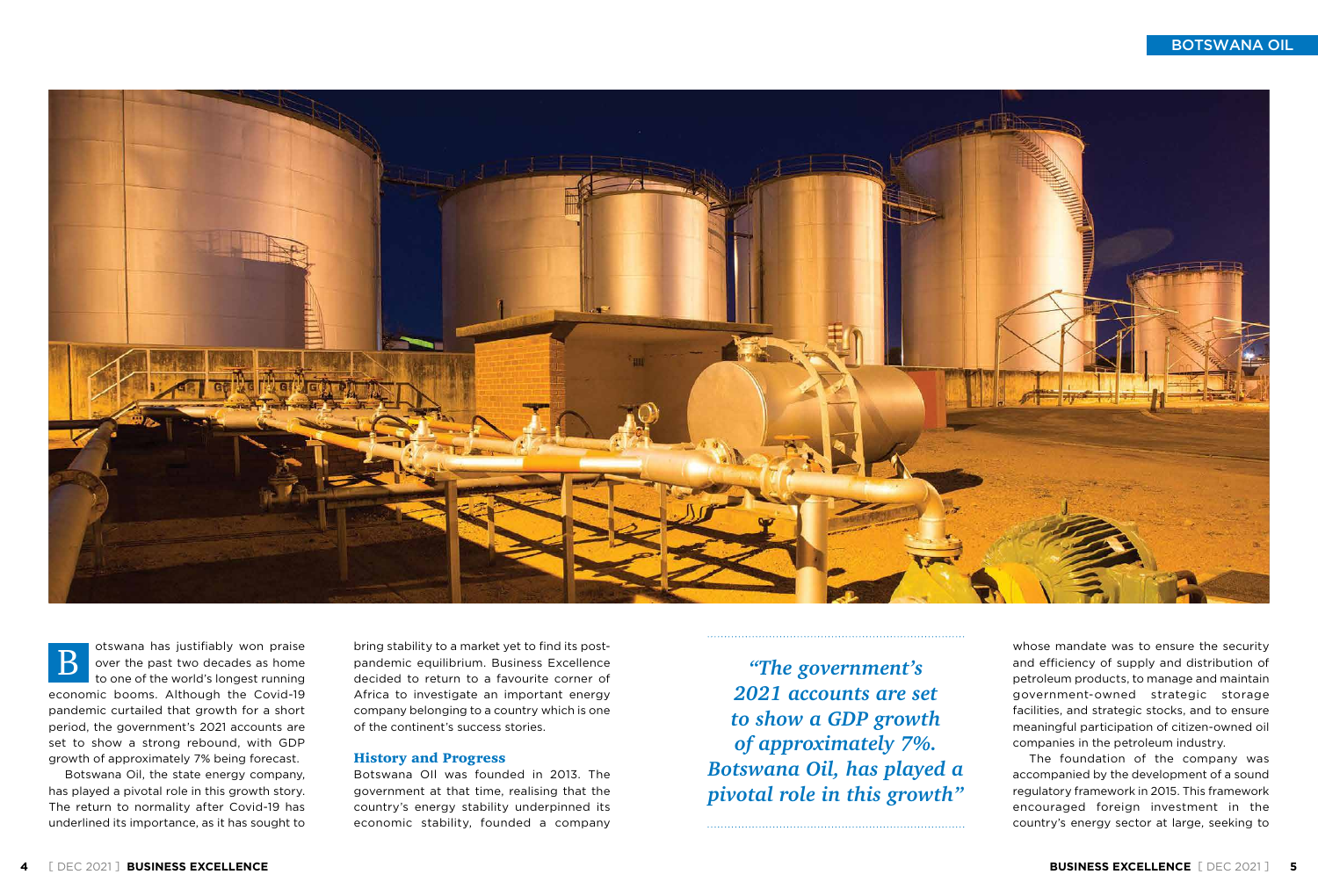BOTSWANA OIL

reduce Botswana's over-reliance on its larger neighbour South Africa, as a source of its energy. As the company's list of achievements to date will attest to, within less than a decade, this goal is already well underway to being achieved.

Perhaps the first major milestone in the company's history was the takeover of the management of Gaborone Depot from Puma Energy Botswana in 2017, followed by its development and transition to full operations. This was followed by the construction of

*"Perhaps the first major milestone in the company's history was the takeover of the management of Gaborone Depot from Puma Energy Botswana in 2017"*

> a truck staging facility in 2020, alleviating the congestion of bulk fuel tankers loading and unloading product at the facility. And earlier this year, it commissioned the Terminal Automation System at the Gaborone Depot.

## Current Projects in the Pipeline

The extensive number of items on Botswana's project list shows the extent of the company's - and its country's - ambitions. These include, but are not limited to developing a 171 million litre facility at Tsele Hill to serve southern

Abari Communications (Pty) Limited "AbariCom"is a Botswana based, 100% citizen owned Network Connectivity Solutions Provider licensed by the Botswana Communication Regulatory Authority to provide Value Added Network Services (VANS). The company was registered in 2007 and totally funded through equity contributions from inception to date. Since the formation of the company the core management team and the board of directors has driven a strategy to develop a robust and reliable network that will deliver converged ICT services for the Corporate, Government and Business ecosystems at the same time an enabler for e-commerce solutions that thrive on the connectivity between local and international users.

AbariCom is a full-service network solutions provider, network-related professional solutions

(design, installation, management, etc.). Abari provides many of the services that customers need to get online. The company provides both connectivity and consulting on topics ranging from office/home automation to infrastructure planning. Abari has ongoing research and development to provide solutions to current customer issues and to develop new products and services which enable the company to enter and compete in new markets and attract new customers.

### Abaricom

Plot 69184 Botswana Innovation Hub Science and Technology Park 3916104 sales@abaricom.co.bw www.abaricom.co.bw





## Always UP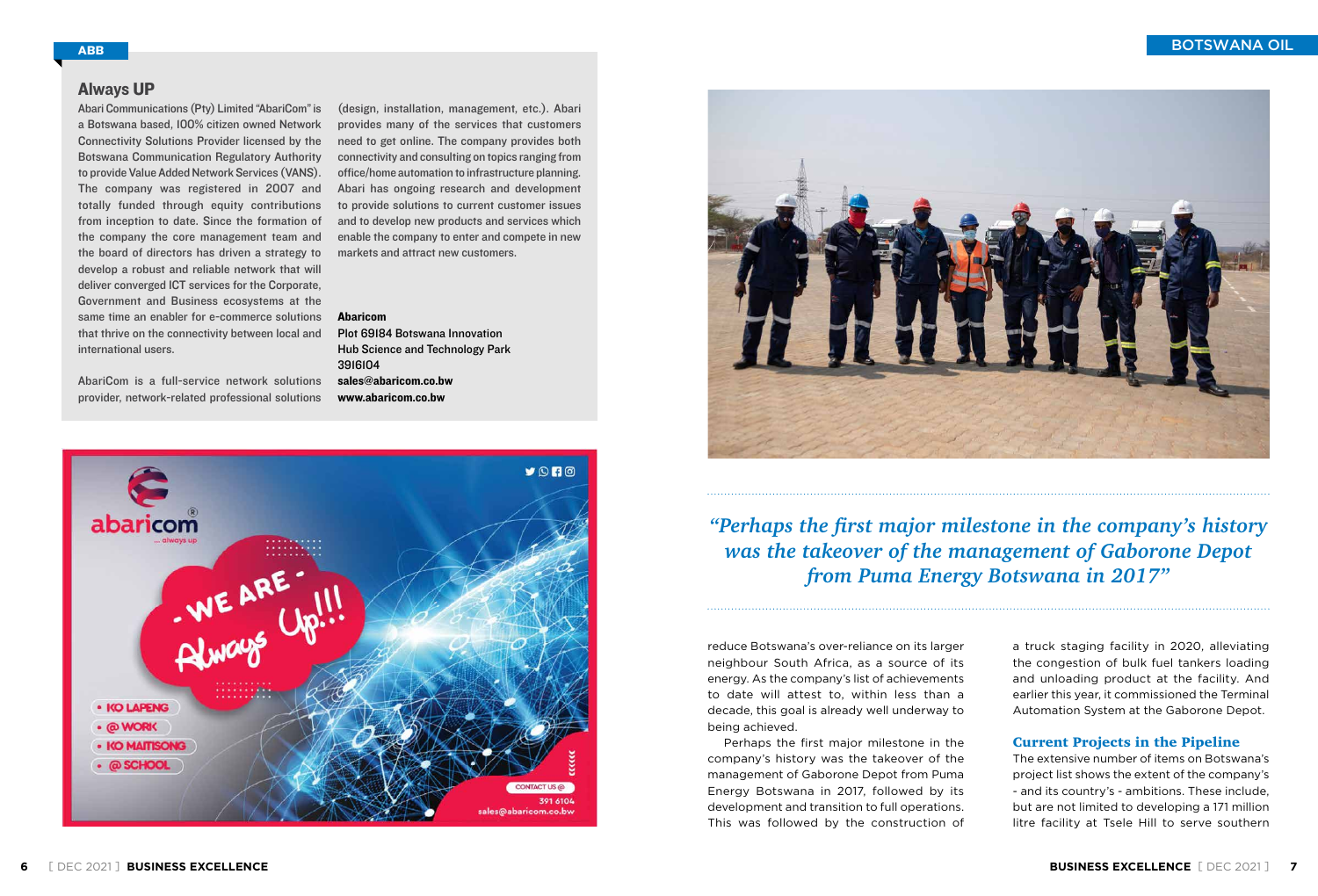



HELLENICS GEOTECHNICAL ENGINEERS

Botswana, development of a network of mobile filling stations (MSF) to allow equitable access to petroleum products across the country, expansion of the storage capacity at Francistown, and construction of the Ghanzi Depot - a 30 million litre facility envisioned to serve western Botswana.

But perhaps the most exciting development of all at Botswana Oil is its ongoing research into coal to liquid (CTL) technologies. Botswana is one of the world's most coal-rich countries but has acknowledged the need to meet its carbon emissions targets. This creates an onus on the country to develop more renewable energy - already well underway - and to find a cleaner and more environmentally friendly use for its massive coal deposits.

## Corporate Social Responsibility

As a company founded with the principle of improving the economic lot of the Botswana





BOTSWANA OIL

*"Early on in the company's corporate history, it put a corporate social responsibility team in place"*

Hellenics Geotechnical Engineering Consultancy PTY Ltd Ground Floor, Medlass Building Warthog Road, Gaborone, Botswana

people, it follows naturally that the company has a broad and active corporate social responsibility program. Early on in the company's corporate history, it put a corporate social responsibility team in place - making it one of the first large companies in Botswana to do so, raising the bar for domestic and international participants in the country.

Examples of this are everywhere. During the Covid-19 epidemic in 2020, for example, the company made a significant voluntary contribution to the country's Covid-19 Relief Fund. It has also made a series of contributions to the communities of Botswana over the past

two years, which have included the restoration of an outdoor gym at Naledi, the provision of computers and air conditioners for the community library at Rasesa, and the donation of school textbooks to an underprivileged community at Lephepe in August 2020.

## Botswana Oil's Value in the Fight Against Covid-19

The last paragraph mentioned Botswana Oil's voluntary contributions to the people of Botswana during the recent pandemic (which the country mercifully did extremely well to contain). However, the work that it has done in

**A leading group of highly qualified [engineers who pool their expertise to](mailto:makgekgenenebone%40gmail.com?subject=)  provide a comprehensive specialist consulting service in geotechnics.**

Tel: +267 311 8482/+267 750 25483 Email: makgekgenenebone@gmail.com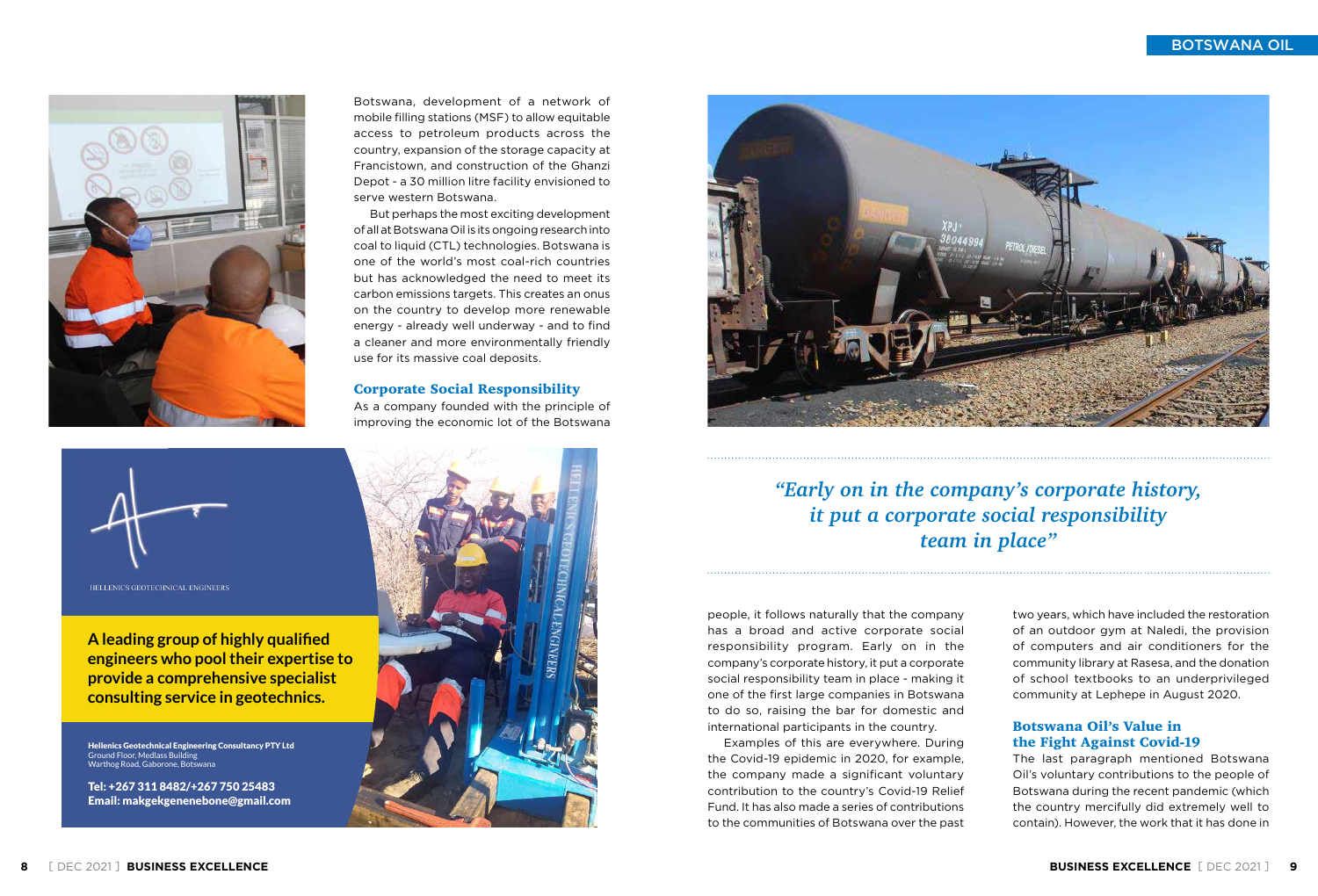BOTSWANA OIL

actually owe a debt to Botswana Oil. As part of its mandate, mentioned above, the company sought to bring Botswana-based companies onto the energy market and allow them to flourish. All evidence suggests that it has been successful in doing so.

The list of Botswana-owned companies on the partners and suppliers list includes Pump & Tank (Pty) Ltd Botswana, P I Meters (Pty) Ltd, Vigosoft (Pty) Ltd, Botswana, Cinstrap Enterprises T/A Syscon Designs, and Watson Contractors (Pty) Ltd, Botswana. Encyclo Investment (Pty) Ltd, Botswana is an investment firm fully owned by Botswana, which has also helped in the funding for new projects. Making up the list are well-known international firms like PWC, Hatch, and Abari Communications (Pty) Ltd.

with a coastline, but Botswana refuses to use that as an excuse. Its policy documents over the past few decades all point to a country which looks to world-class infrastructure as trumping geographic location. Botswana Oil is key to infrastructure development in the country, ensuring the country always meets its energy needs. Botswana Oil does not always receive the attention it merits: It is a true hidden hero in the Botswana economic success story.  $B_{\Xi}$ 

## The Hidden Hero

Landlocked countries have traditionally faced a greater number of challenges than those

the post-pandemic period has arguably been even more important, stepping into the role as a leader in the country's energy sector, just as its founders envisioned it should.

The return to normality across the world has led to a series of supply-demand mismatches in energy, and Botswana is no exception. During a time of short-term panic buying of oil stocks by the general population, Botswana Oil has become a market maker, releasing strategic stocks since mid-2020. At

a time when oil and gas supply panic is being evidenced even across Europe, Botswana Oil has brought stability when previously there may have been a prolonged period of volatility and by extension, investor uncertainty.

## Partners and Suppliers

While in many cases, we say that a company could not do its work without its partners and suppliers, in this case, it's uncontroversial to say that many of the companies on this list



**www.botswanaoil.co.bw**

### BOTSWANA OIL

 $\textcircled{1}$  +267 3981 700  $\boxtimes$  info@botswanaoil.co.bw

 $\ln$  @botswana-oil-limited



*"The company sought to bring Botswana-based companies onto the energy market and allow them to flourish"*

The list of Botswanaowned companies on the partners and suppliers list includes Pump & Tank (Pty) Ltd Botswana, P I Meters (Pty) Ltd, Vigosoft (Pty) Ltd, Botswana, Cinstrap Enterprises T/A Syscon Designs, and Watson Contractors (Pty) Ltd, Botswana. Encyclo Investment (Pty) Ltd, Botswana is an investment firm fully owned by Botswana, which has also helped in the funding for new projects. Making up the list are wellknown international firms like PWC, Hatch, and Abari Communications (Pty) Ltd.

**Did you know?**